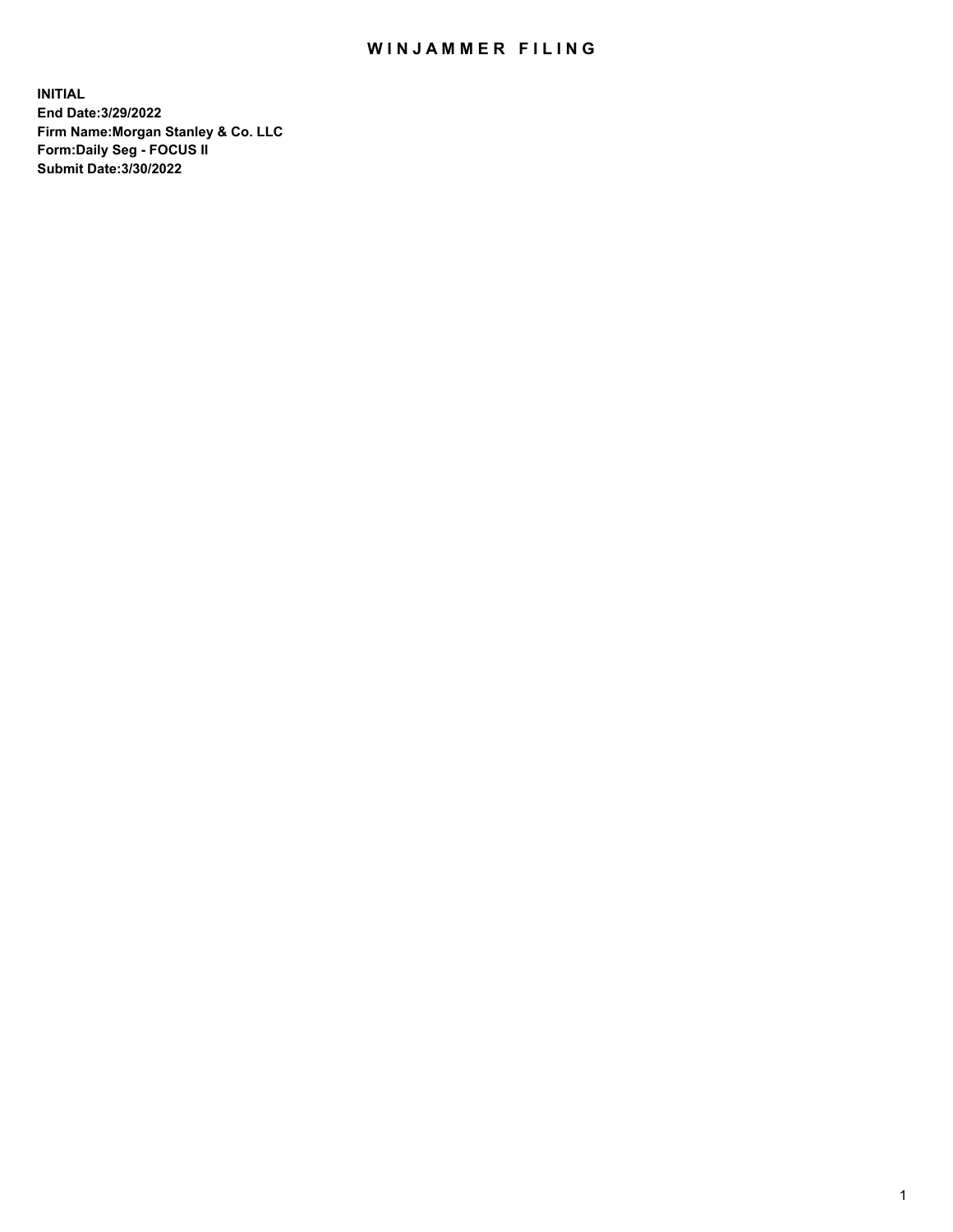**INITIAL End Date:3/29/2022 Firm Name:Morgan Stanley & Co. LLC Form:Daily Seg - FOCUS II Submit Date:3/30/2022 Daily Segregation - Cover Page**

| Name of Company                                                                                                                                                                                                                                                                                                                | Morgan Stanley & Co. LLC                               |
|--------------------------------------------------------------------------------------------------------------------------------------------------------------------------------------------------------------------------------------------------------------------------------------------------------------------------------|--------------------------------------------------------|
| <b>Contact Name</b>                                                                                                                                                                                                                                                                                                            | <b>Ikram Shah</b>                                      |
| <b>Contact Phone Number</b>                                                                                                                                                                                                                                                                                                    | 212-276-0963                                           |
| <b>Contact Email Address</b>                                                                                                                                                                                                                                                                                                   | Ikram.shah@morganstanley.com                           |
| FCM's Customer Segregated Funds Residual Interest Target (choose one):<br>a. Minimum dollar amount: : or<br>b. Minimum percentage of customer segregated funds required:%; or<br>c. Dollar amount range between: and; or<br>d. Percentage range of customer segregated funds required between:% and%.                          | 235,000,000<br><u>0</u><br>0 Q<br><u>00</u>            |
| FCM's Customer Secured Amount Funds Residual Interest Target (choose one):<br>a. Minimum dollar amount: ; or<br>b. Minimum percentage of customer secured funds required:%; or<br>c. Dollar amount range between: and; or<br>d. Percentage range of customer secured funds required between:% and%.                            | 140,000,000<br><u>0</u><br><u>00</u><br>0 <sub>0</sub> |
| FCM's Cleared Swaps Customer Collateral Residual Interest Target (choose one):<br>a. Minimum dollar amount: ; or<br>b. Minimum percentage of cleared swaps customer collateral required:% ; or<br>c. Dollar amount range between: and; or<br>d. Percentage range of cleared swaps customer collateral required between:% and%. | 92,000,000<br><u>0</u><br><u>00</u><br>0 <sub>0</sub>  |

Attach supporting documents CH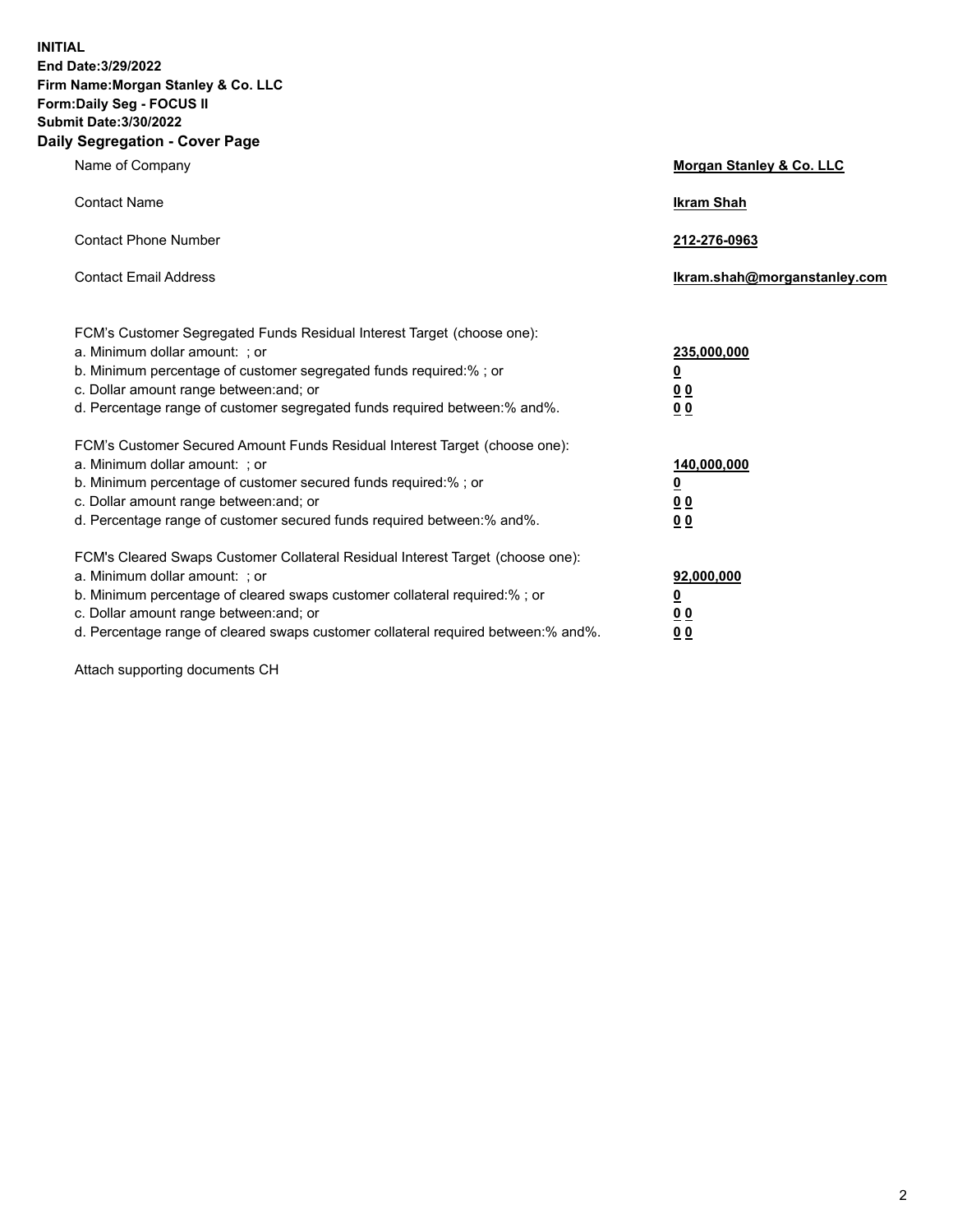## **INITIAL End Date:3/29/2022 Firm Name:Morgan Stanley & Co. LLC Form:Daily Seg - FOCUS II Submit Date:3/30/2022**

## **Daily Segregation - Secured Amounts**

|    | Foreign Futures and Foreign Options Secured Amounts                                         |                                   |
|----|---------------------------------------------------------------------------------------------|-----------------------------------|
|    | Amount required to be set aside pursuant to law, rule or regulation of a foreign            | $0$ [7305]                        |
|    | government or a rule of a self-regulatory organization authorized thereunder                |                                   |
| 1. | Net ledger balance - Foreign Futures and Foreign Option Trading - All Customers             |                                   |
|    | A. Cash                                                                                     | 4,586,226,343 [7315]              |
|    | B. Securities (at market)                                                                   | 2,282,993,956 [7317]              |
| 2. | Net unrealized profit (loss) in open futures contracts traded on a foreign board of trade   | 2,374,828,910 [7325]              |
| 3. | Exchange traded options                                                                     |                                   |
|    | a. Market value of open option contracts purchased on a foreign board of trade              | 72,626,207 [7335]                 |
|    | b. Market value of open contracts granted (sold) on a foreign board of trade                | -56,246,234 [7337]                |
| 4. | Net equity (deficit) (add lines 1. 2. and 3.)                                               | 9,260,429,182 [7345]              |
| 5. | Account liquidating to a deficit and account with a debit balances - gross amount           | 51,163,422 [7351]                 |
|    | Less: amount offset by customer owned securities                                            | -50,383,316 [7352] 780,106 [7354] |
| 6. | Amount required to be set aside as the secured amount - Net Liquidating Equity              | 9,261,209,288 [7355]              |
|    | Method (add lines 4 and 5)                                                                  |                                   |
| 7. | Greater of amount required to be set aside pursuant to foreign jurisdiction (above) or line | 9,261,209,288 [7360]              |
|    | 6.                                                                                          |                                   |
|    | FUNDS DEPOSITED IN SEPARATE REGULATION 30.7 ACCOUNTS                                        |                                   |
| 1. | Cash in banks                                                                               |                                   |
|    | A. Banks located in the United States                                                       | 207,973,693 [7500]                |
|    | B. Other banks qualified under Regulation 30.7                                              | 475,464,568 [7520] 683,438,261    |
|    |                                                                                             | [7530]                            |
| 2. | <b>Securities</b>                                                                           |                                   |
|    | A. In safekeeping with banks located in the United States                                   | 1,050,331,208 [7540]              |
|    | B. In safekeeping with other banks qualified under Regulation 30.7                          | 82,267,069 [7560] 1,132,598,277   |
|    |                                                                                             | [7570]                            |
| 3. | Equities with registered futures commission merchants                                       |                                   |
|    | A. Cash                                                                                     | 29,761,161 [7580]                 |
|    | <b>B.</b> Securities                                                                        | $0$ [7590]                        |
|    | C. Unrealized gain (loss) on open futures contracts                                         | 3,240,843 [7600]                  |
|    | D. Value of long option contracts                                                           | $0$ [7610]                        |
|    | E. Value of short option contracts                                                          | 0 [7615] 33,002,004 [7620]        |
| 4. | Amounts held by clearing organizations of foreign boards of trade                           |                                   |
|    | A. Cash                                                                                     | $0$ [7640]                        |
|    | <b>B.</b> Securities                                                                        | $0$ [7650]                        |
|    | C. Amount due to (from) clearing organization - daily variation                             | $0$ [7660]                        |
|    | D. Value of long option contracts                                                           | $0$ [7670]                        |
|    | E. Value of short option contracts                                                          | 0 [7675] 0 [7680]                 |
| 5. | Amounts held by members of foreign boards of trade                                          |                                   |
|    | A. Cash                                                                                     | 4,132,824,131 [7700]              |
|    | <b>B.</b> Securities                                                                        | 1,150,395,679 [7710]              |
|    | C. Unrealized gain (loss) on open futures contracts                                         | 2,371,588,067 [7720]              |
|    | D. Value of long option contracts                                                           | 72,626,207 [7730]                 |
|    | E. Value of short option contracts                                                          | -56,246,234 [7735] 7,671,187,850  |
|    |                                                                                             | [7740]                            |
| 6. | Amounts with other depositories designated by a foreign board of trade                      | $0$ [7760]                        |
| 7. | Segregated funds on hand                                                                    | $0$ [7765]                        |
| 8. | Total funds in separate section 30.7 accounts                                               | 9,520,226,392 [7770]              |
| 9. | Excess (deficiency) Set Aside for Secured Amount (subtract line 7 Secured Statement         | 259,017,104 [7380]                |
|    | Page 1 from Line 8)                                                                         |                                   |
|    |                                                                                             |                                   |

- 10. Management Target Amount for Excess funds in separate section 30.7 accounts **140,000,000** [7780]
- 11. Excess (deficiency) funds in separate 30.7 accounts over (under) Management Target **119,017,104** [7785]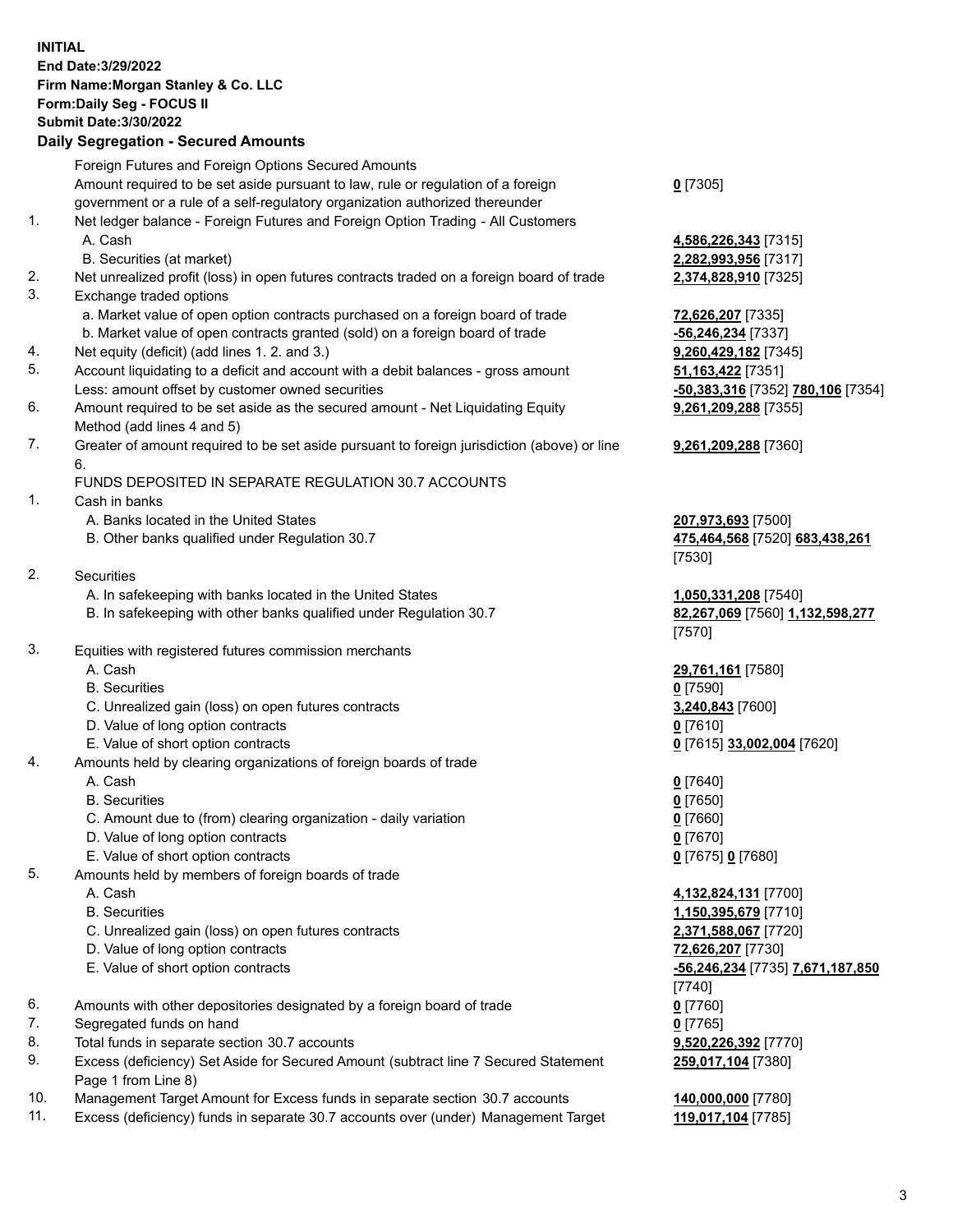**INITIAL End Date:3/29/2022 Firm Name:Morgan Stanley & Co. LLC Form:Daily Seg - FOCUS II Submit Date:3/30/2022 Daily Segregation - Segregation Statement** SEGREGATION REQUIREMENTS(Section 4d(2) of the CEAct) 1. Net ledger balance A. Cash **15,643,126,514** [7010] B. Securities (at market) **8,694,216,083** [7020] 2. Net unrealized profit (loss) in open futures contracts traded on a contract market **2,895,825,252** [7030] 3. Exchange traded options A. Add market value of open option contracts purchased on a contract market **2,012,141,811** [7032] B. Deduct market value of open option contracts granted (sold) on a contract market **-1,337,632,631** [7033] 4. Net equity (deficit) (add lines 1, 2 and 3) **27,907,677,029** [7040] 5. Accounts liquidating to a deficit and accounts with debit balances - gross amount **777,420,233** [7045] Less: amount offset by customer securities **-770,412,651** [7047] **7,007,582** [7050] 6. Amount required to be segregated (add lines 4 and 5) **27,914,684,611** [7060] FUNDS IN SEGREGATED ACCOUNTS 7. Deposited in segregated funds bank accounts A. Cash **2,096,520,384** [7070] B. Securities representing investments of customers' funds (at market) **0** [7080] C. Securities held for particular customers or option customers in lieu of cash (at market) **2,684,364,696** [7090] 8. Margins on deposit with derivatives clearing organizations of contract markets A. Cash **16,458,427,372** [7100] B. Securities representing investments of customers' funds (at market) **0** [7110] C. Securities held for particular customers or option customers in lieu of cash (at market) **5,848,917,050** [7120] 9. Net settlement from (to) derivatives clearing organizations of contract markets **367,235,346** [7130] 10. Exchange traded options A. Value of open long option contracts **2,012,141,811** [7132] B. Value of open short option contracts **-1,337,632,631** [7133] 11. Net equities with other FCMs A. Net liquidating equity **10,407,484** [7140] B. Securities representing investments of customers' funds (at market) **0** [7160] C. Securities held for particular customers or option customers in lieu of cash (at market) **0** [7170] 12. Segregated funds on hand **160,934,337** [7150] 13. Total amount in segregation (add lines 7 through 12) **28,301,315,849** [7180] 14. Excess (deficiency) funds in segregation (subtract line 6 from line 13) **386,631,238** [7190] 15. Management Target Amount for Excess funds in segregation **235,000,000** [7194]

16. Excess (deficiency) funds in segregation over (under) Management Target Amount Excess

**151,631,238** [7198]